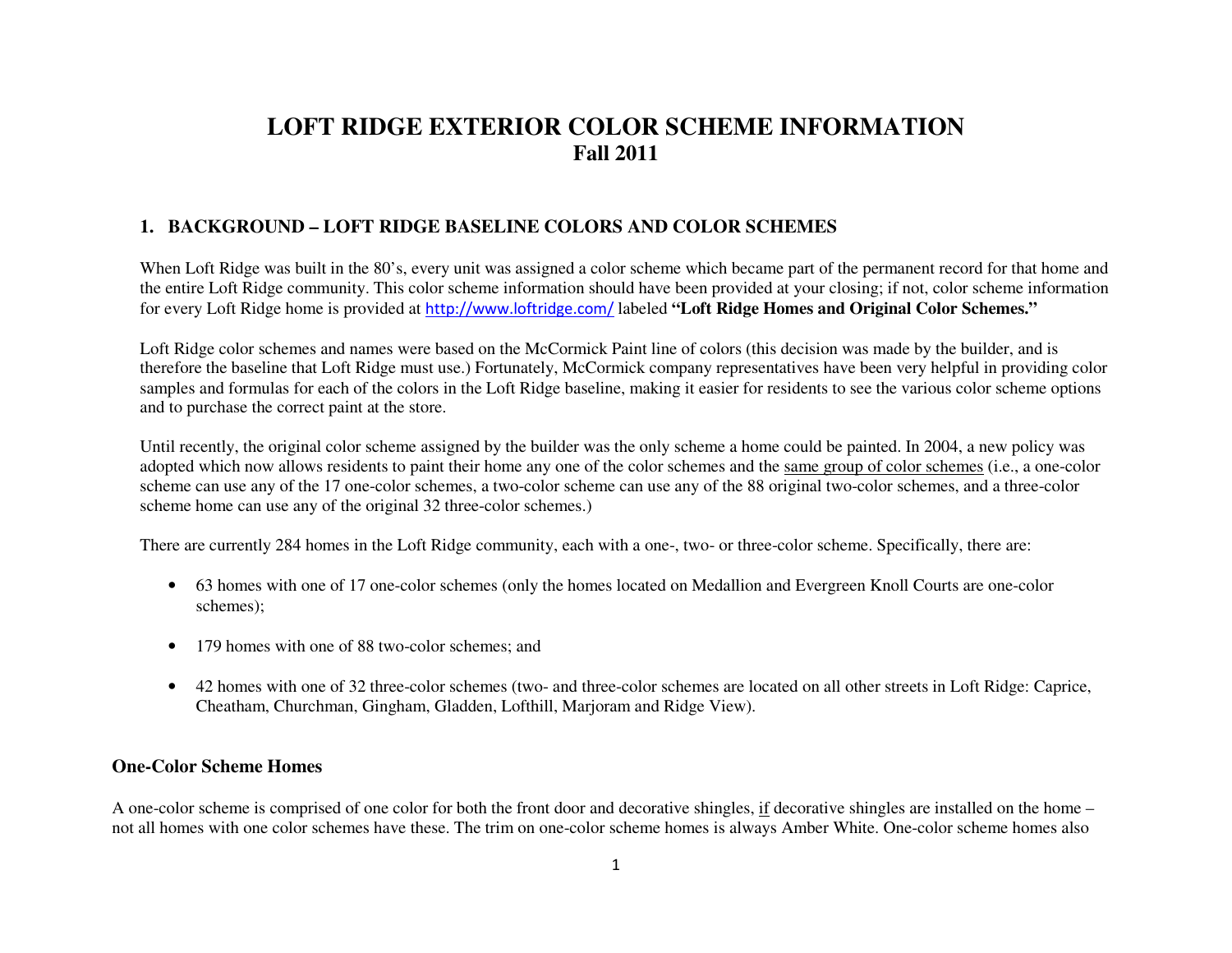have porches which must be painted in one of the four McCormick brand colors: Beechwood, Beige Grey, Neutral, or Takoma. See [http://www.loftridge.com/](http://www.loftridge.com/?ddownload=187) for the porch color and color scheme information for one-color scheme homes.

Homeowners may choose to keep their window accent and/or dormer peak accent painted the same color as their trim color OR paint these accents the same color as their front door and shutters.

### **Two-Color Scheme Homes**

Whether your home has a two- or three-color scheme is determined by the presence or absence of a bay window; all homes located on Caprice, Cheatham, Churchman, Gingham, Gladden, Lofthill, Marjoram and Ridge View with a bay window are part of the three-color scheme group; homes on these same streets without a bay window are part of the two color-scheme group.

**(Note: 5761 and 5771 Ridge View do not have shutters or a bay window, but do have trim and a door with the same color. These homes were assigned the same color for the trim and door by the builder, but may choose a trim and a separate door color from any of the two color schemes available.)**

A two-color scheme is comprised of one color for both the door and shutters, and a second color for the trim. Unlike one-color scheme homes, the trim in two-color scheme homes varies depending on the scheme, and there is no porch color. See [http://www.loftridge.com/](http://www.loftridge.com/?ddownload=186) for the color scheme information assigned to two-color scheme homes.

#### **Three-Color Scheme Homes**

A three-color scheme is comprised of one color for the door, shutters, and bay window accent, one color for the trim, and one color for the bay window roof; (the diagram on the next page title **"Bay Window Information"** illustrates where the trim, bay window accent and bay window roof are located on three-color scheme homes.)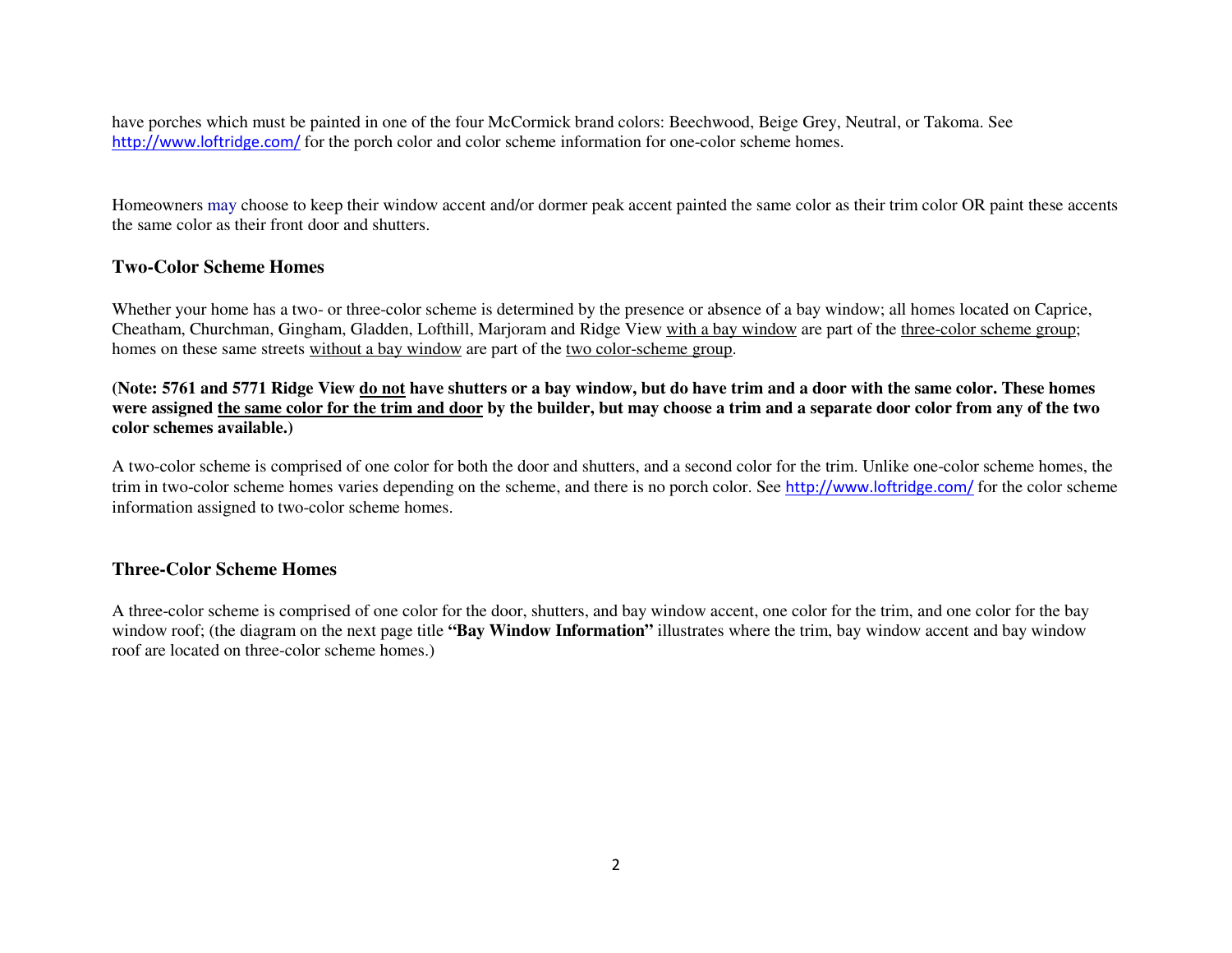

Like two-color schemes, the trim in the three-color scheme homes varies depending on the scheme, and there is no porch color. [http://www.loftridge.com/](http://www.loftridge.com/?ddownload=1110) for the color scheme information pertaining to three-color scheme homes.

## **2. RULES AND GUIDELINES PERTAINING TO EXTERIOR PAINTING AND COLOR SCHEMES**

The following links provide easy access to rules and guidelines pertaining to exterior painting guidelines, samples of the colors in the Loft Ridge baseline, and the process for obtaining approval for your desired color scheme.

#### **Please note: color scheme changes are approved only if they adhere to all the guidelines in the Loft Ridge Handbook and follow the Request for Change and Approval Process!!**

Website for the Loft Ridge Handbook: [http://www.loftridge.com/Handbook.pdf](http://www.loftridge.com/?ddownload=143)Website for the Request for Change form: [http://www.loftridge.com/RFC.pdf](http://www.loftridge.com/?ddownload=146)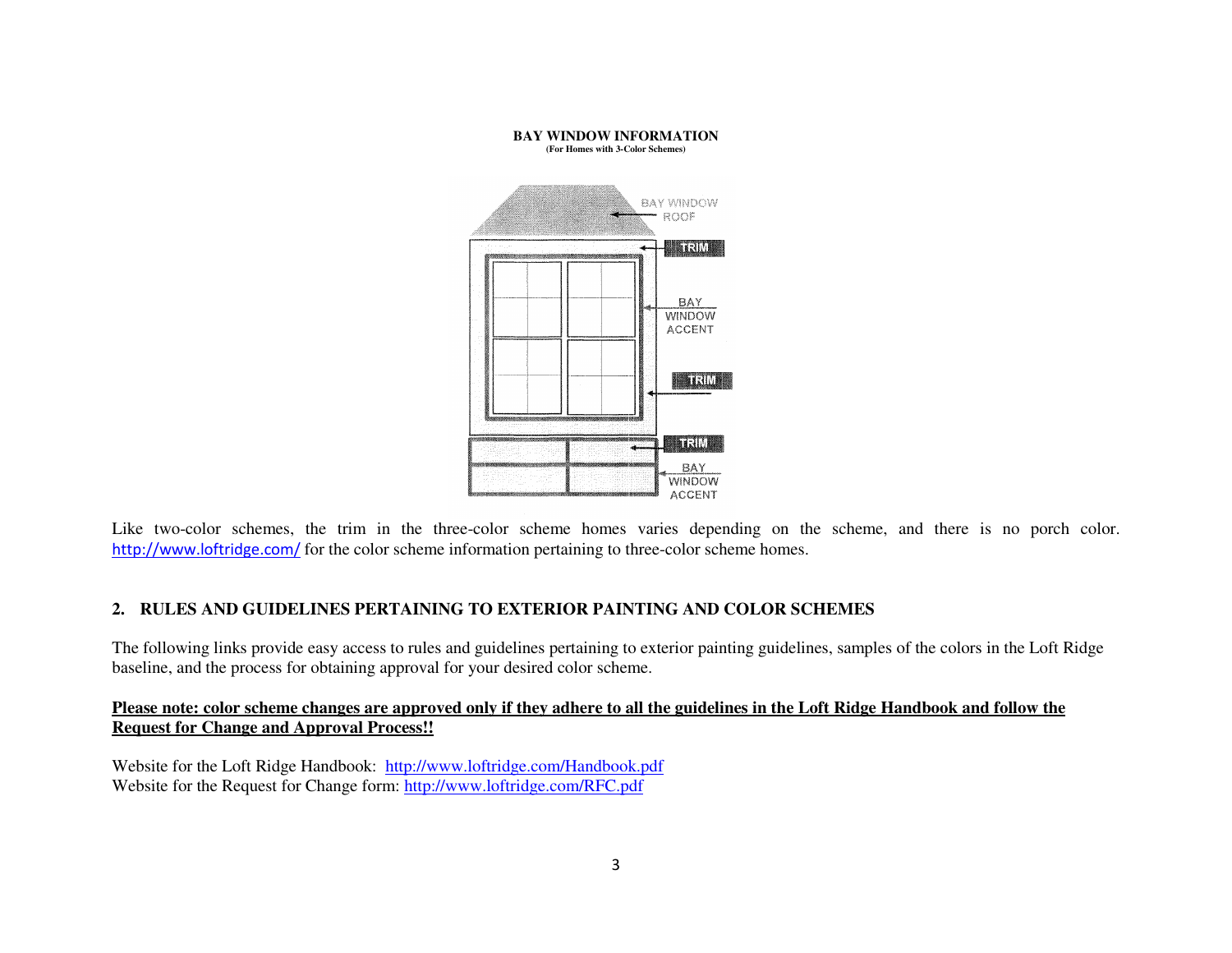Samples of the Loft Ridge baseline colors have been scanned and can be viewed on the Loft Ridge website. **Please note: colors posted on the website may vary from the actual color depending on your monitor or printer. To ensure you are working with the proper colors and schemes, its best to contact Management, the ACC, or visit a McCormick store for color samples.** 

- •**Palette for One-Color Schemes:** [http://www.loftridge.com/OneColor.pdf](http://www.loftridge.com/?ddownload=187)
- •**Palette for Two-Color Schemes:** [http://www.loftridge.com/TwoColor.pdf](http://www.loftridge.com/?ddownload=186)
- •**Palette for Three-Color Schemes:** [http://www.loftridge.com/ThreeColor.pdf](http://www.loftridge.com/?ddownload=1110)
- •**Color Scheme Information (List of color schemes by address and color formulas): [http://www.loftridge.com/LRColor.pdf](http://www.loftridge.com/?ddownload=2112)**

## **3. IMPORTANT THINGS TO KNOW ABOUT COLORS AND COLOR SCHEMES**

**Do not assume that a color scheme on the home of another Loft Ridge resident is an approved color scheme! At any time, there can be several homes painted in unapproved color schemes, (management takes care of notifying homeowners of any color violations. If a home is painted in an unapproved color scheme, the homeowner will be asked to change to an approved color scheme within a specified timeframe.)** 

During the latest review of Exterior Color Guidelines (Winter 2007), and in an effort to make the process easier for obtaining these older paint colors from the McCormick store (some of the colors in the Loft Ridge baseline are more than 30 years old!), the original mixing formulas for every color in the Loft Ridge baseline have been obtained from McCormick, and on the web at [http://www.loftridge.com/](http://www.loftridge.com/?ddownload=2113). (Having these formulas means that homeowners can bring them to the McCormick store and the clerk should know exactly how to make that color.)

Even though **formulas** for all of the older Loft Ridge baseline colors are still available, many of the color **samples** for these same colors are not. For this reason, as color that is part of the **current** McCormick color line and which closely resembles an original Loft Ridge color may be substituted as a sample for a Loft Ridge baseline color (any color sample substitutions were recommended and approved by McCormick company representatives.) For example, the formula to mix the color Afghan (the first color in the original Loft Ridge baseline), is still available, but if you go to the McCormick store and look for a sample of Afghan in one of the books of wall charts, you won't find it. Therefore, Yellow Pearl (a very close representation of Afghan) has been recommended as a color sample substitute for Afghan. Use the table to find both the mixing formula for any Loft Ridge original color, as well as the color substitute to ask for it you want to see a sample (samples are available from either the ACC Committee or at any McCormick paint store; you can also view the links on the Loft Ridge website as given in Section 2 to see samples of the various color options).

It is not necessary to choose the McCormick brand when purchasing paint for your home. However, since this is the line of paint colors chosen by the builder and incorporated into the permanent record of Loft Ridge, it may be easier to obtain paint at a McCormick store using the names and mixing formulas provided. If you choose to use another paint brand, the color *must match* the McCormick color. Do not go by name alone. McCormick Brand "Hearthstone" may look at lot different than Behr brand "Hearthstone." Also, discount cards for a lifetime 10-15% discount are